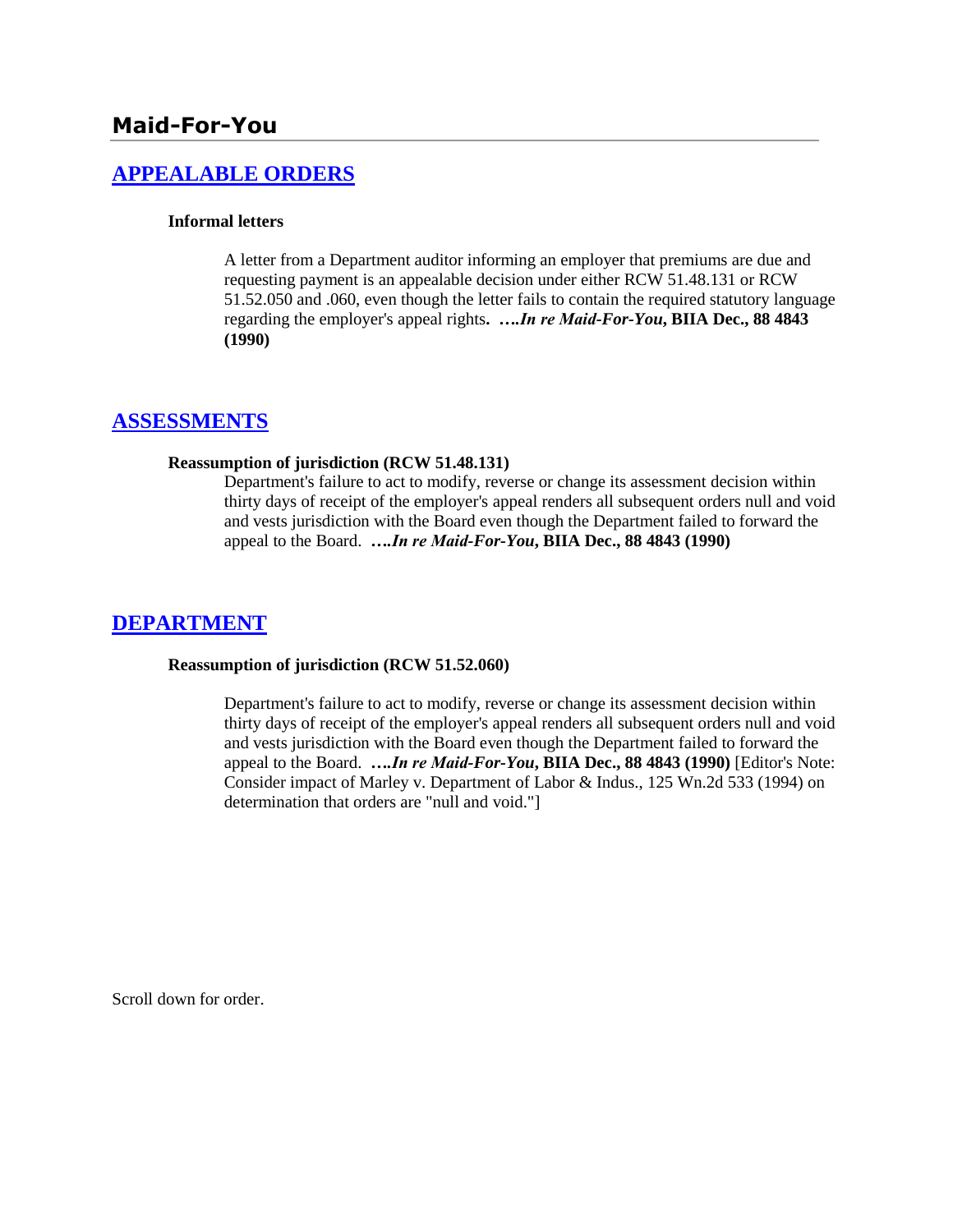## **BEFORE THE BOARD OF INDUSTRIAL INSURANCE APPEALS STATE OF WASHINGTON**

**)**

**) ) )**

**IN RE: MAID-FOR-YOU ) DOCKET NO. 88 4843**

## **ORDER VACATING PROPOSED DECISION AND ORDER AND REMANDING FOR FURTHER PROCEEDINGS**

## **FIRM NO. 451,297-00-6**

APPEARANCES:

Firm, Maid-For-You, by Anderson, Hunter, Dewell, Baker & Collins, P.S., per Vickie K. Norris

Department of Labor and Industries, by The Attorney General, per Ann Silvernale, Assistant, and William Bayness, Legal Examiner

This is an appeal filed by the firm on December 22, 1988 from an order of the Department of Labor and Industries dated November 22, 1988 which affirmed Notice and Order of Assessment No. 57587, assessing \$6,812.17 in industrial insurance premiums for the audit period July 1, 1985 through September 30, 1986.

The Proposed Decision and Order issued on November 22, 1989, which vacated the Department orders of October 26, 1988 and November 22, 1988, is vacated and the matter is remanded to the Industrial Appeals Judge for the purpose of holding hearings on the merits of the appeal taken by the firm on November 24, 1987 from the decision of the Department dated November 5, 1987.

# **DECISION**

Pursuant to RCW 51.52.104 and RCW 51.52.106, this matter is before the Board for review and decision on a timely Petition for Review filed by the firm to the Proposed Decision and Order.

The issue presented by this appeal and the evidence presented by the parties are adequately set forth in the Proposed Decision and Order. The parties stipulated to the evidentiary facts.

Maid-For-You was audited in August 1987 by Richard Scott, a Department field auditor. He wrote a letter to the employer on August 26, 1987, stating that the audit's preliminary finding was a debit balance of \$4,686.17 and that, in approximately 35 days, a statement would be sent reflecting the balance found due after any adjustments. On November 5, 1987, Nadine Phillips, an industrial insurance accounts auditor, sent a letter to the employer, stating that based upon the audit summary of August 17, 1987, premiums were due in the amount of \$6,866.17. The letter requested that amount

1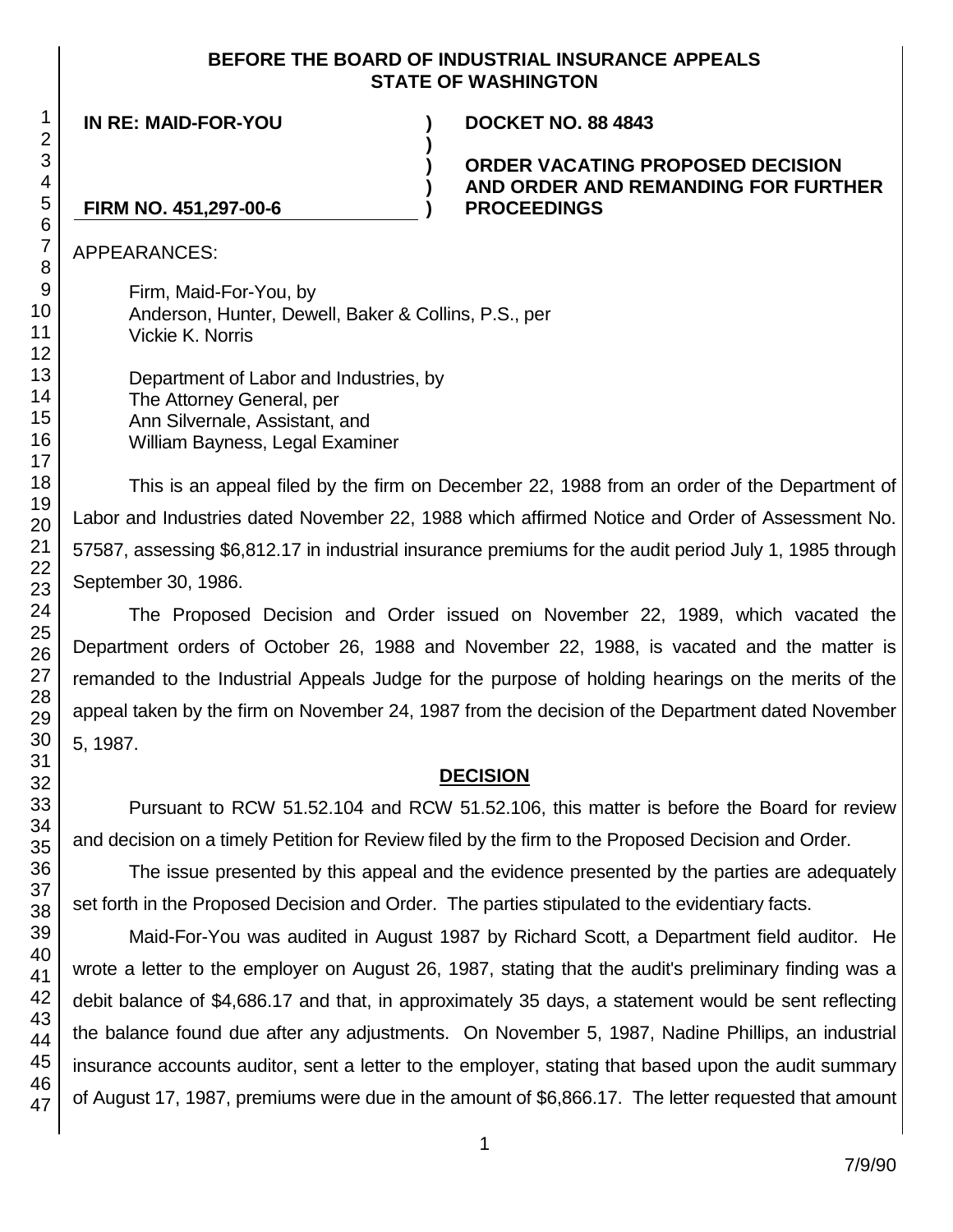be remitted within ten days. On November 24, 1987, Marilyn S. Puckett, as owner of Maid-For-You, wrote a letter to Nadine Phillips, stating, inter alia, "I am requesting an appeal of the actions taken on August 17, 1987 by Richard Scott, Auditor. I understand you will contact me regarding this appeal." The letters dated November 5th and November 24th are Exhibit Nos. 2 and 3 to the Employer's Memorandum of Authorities.

On January 14, 1988 a formal notice and order of assessment was issued by the Department and served upon Maid-For-You. On or about May 12, 1988 one of the employer's bank accounts was levied. Approximately a month later, a meeting was held between Department personnel and Ms. Puckett. Ms. Puckett showed the Department personnel her earlier appeal letter. They suggested an addition to the appeal in the form of a reason why the appeal was taken. Ms. Puckett added the reason, in long hand, to the appeal letter and handed the letter back to the Department personnel. See Exhibit No. 4 to the Employer's Memorandum of Authorities. Thereafter, the Department purported to hold the January 14, 1988 order in abeyance by an order dated October 26, 1988. Then, on November 22, 1988, the Department purported to affirm the notice and order of assessment issued on January 14, 1988. The employer filed a timely appeal from the November 22, 1988 order.

Based upon the language of the statute, RCW 51.48.131, the letter dated November 24, 1987 responding to the Department's letter of November 5, 1987, which advised the employer of the amount due and owing and required a remittance of that amount within ten days, was a valid appeal.

The Department letter of November 5th, though not containing the statutory language regarding appeal rights, was still an action or determination of the Department from which an appeal could be taken. The Department has argued that the November 5th letter was not a "Notice and Order" and, therefore, could not be appealed. However, the Department may not use its failure to invoke the statutory language concerning appeals and protests as a defense. The November 5th letter advised the firm there was an audit debit balance and requested payment within ten days. That was a decision of the Department, appealable pursuant to RCW 51.48.131, or certainly pursuant to the second paragraph of RCW 51.52.050.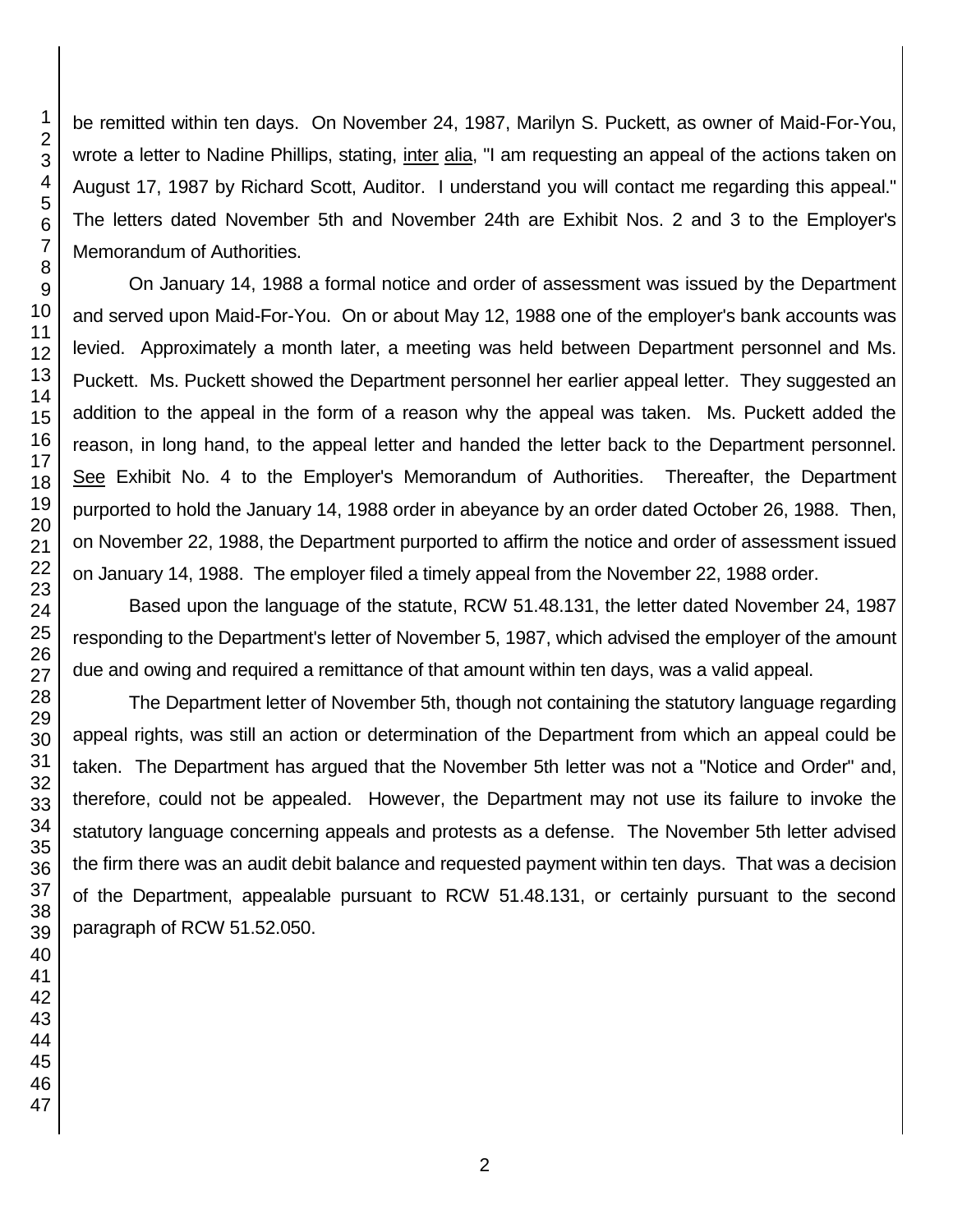After the employer filed the November 24, 1987 notice of appeal, the Department did not act to modify, reverse, or change the November 5, 1987 decision within thirty days. See, RCW 51.48.131 and 51.52.060. Furthermore, the Notice and Order of Assessment dated January 14, 1988 merely reiterated the decision of November 5, 1987. Under the reasoning of In re Richard Wagner, BIIA Dec., 88 0962 (1988), the Department was without authority to issue the January 14, 1988 Notice and Order of Assessment and all subsequent orders issued by the Department thereafter are null and void.

Whether the letter of November 5, 1987 is viewed as a Notice and Order of Assessment appealable under RCW 51.48.131, or a decision of the Department appealable under RCW 51.52.050 and .060, either statute allows an appeal to be filed with this Board or the Department. Here, the employer chose to file the notice of appeal with the Department. Since the Department did not choose to modify, reverse, or change its decision of November 5, 1987, the appeal should have been forwarded to the Board.

The parties' stipulation contains the Department decision of November 5, 1987 and the employer's notice of appeal of November 24, 1987. It would be an action which would simply delay the inevitable if we were to remand this matter to the Department with directions to forward the appeal to us. In any event, we acquired jurisdiction by any theory prior to the issuance of the January 14, 1988 Notice and Order of Assessment since the Department failed to modify, reverse, or change the November 5, 1987 decision within thirty days of receiving the November 24, 1987 notice of appeal. The November 24, 1987 appeal will therefore be remanded to our Industrial Appeals Judge to conduct hearings on the merits.

After consideration of the Proposed Decision and Order and the Petition for Review filed thereto, and a careful review of the entire record before us, we are persuaded that the Proposed Decision and Order of November 22, 1989 must be vacated, and proceedings be held on the merits of the November 24, 1987 appeal from the November 5, 1987 Department decision. Pursuant to WAC 263-12-145(3) the matter is remanded to the Industrial Appeals Judge with directions to hold such proceedings. The parties are advised that this order is not a final decision and order of the Board within the meaning of RCW 51.52.110. At the conclusion of the proceedings the Industrial Appeals Judge shall, unless the matter is dismissed or resolved by an Order on Agreement of Parties, enter a Proposed Decision and Order containing findings and conclusions as to each contested issue of fact and law, based upon the entire record, and consistent with this order. Any party aggrieved by such